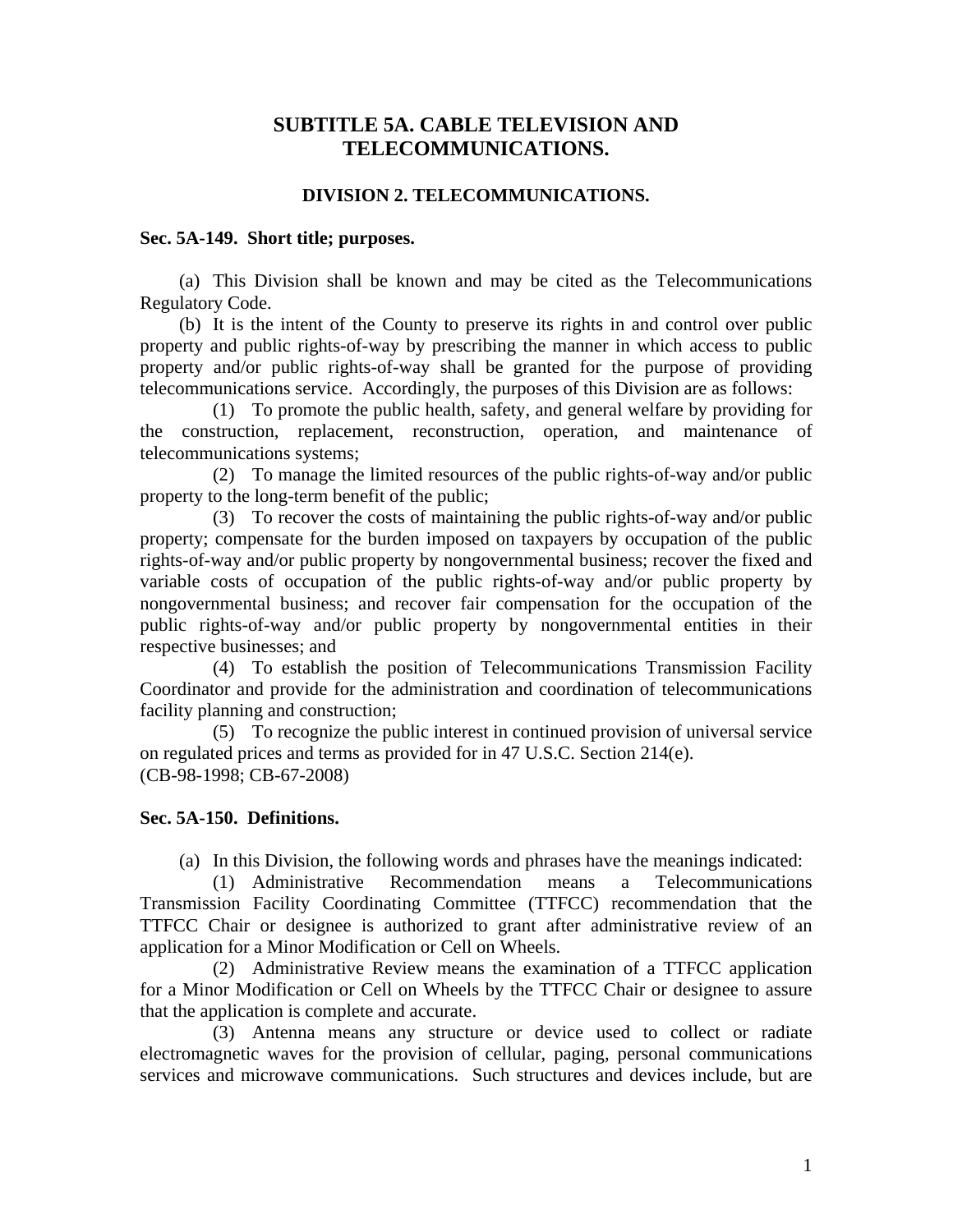not limited to, directional antennas, such as panels, microwave dishes, satellite dishes and omnidirectional antennas, such as whips.

(4) **Applicant** means a person who submits an application.

 (5) **Application** means a request for the TTFCC to review and evaluate a new Telecommunications Transmission Facility within the County public rights-of-way, on public property or private property. An application includes all the requirements for submission of an application and any subsequent information to amend the application or in reply to requests for additional information.

 (6) **Cell on Wheels (COW)** means a portable self-contained cell site that can be moved to a location and set up to provide wireless telecommunications services on a temporary or emergency basis, for a period up to one hundred twenty (120) days but not more than the period permitted by the Building Code Official. A COW is normally vehicle mounted and contains a telescoping boom as the antenna support structure.

 (7) **Co-location** means the siting of Telecommunications Transmission Facilities on an existing support structure with other antenna(s).

 (8) **Director** means the Director of the Office of Information Technology and Communications.

 (9) **Minor Antenna** means a radio/antenna device no more than twenty-five (25) inches in length, fifteen (15) inches in width, and ten (10) inches in height (excluding mounting brackets, fasteners, cabling, and antenna), with five watts or less of transmitter output power, which is installed on streetlight arms or mast arms mounted on preexisting poles, or rooftops or other preexisting support structures.

 (10) **Minor Modification** means changes to an existing Telecommunications Transmission Facility that does not result in a material change to the existing facility or support structure.

 (11) **Monopole** means a single, self-supporting pole-type structure, tapering from base to top and supporting a fixture designed to support Telecommunications Transmission Facilities.

 (12) **Person** means, including but not limited to, any individual, corporation, partnership, association, joint venture, or organization of any kind and the lawful trustee, successor, assignee, transferee, or personal representative thereof.

 (13) **Private Property** means any real property owned or controlled by a single individual or by a group of individuals collectively. Private property is any property that is not public property.

 (14) **Public Property** means any real property owned or controlled by the County or another public entity including buildings, and may include surplus property as defined in Section 2-111.01 of this Code. To the extent of any conflict with Section 2-111.01, this Division prevails.

 (15) **Public Right-of-Way** means the surface and space above, on, beside, and below any public highway, avenue, street, lane, alley, boulevard, concourse, driveway, bridge, tunnel, park, parkway, waterway, dock, bulkhead, wharf, pier, building, public easement, right-of-way, or any other public ground or water within the unincorporated area of the County or belonging to the County.

 (16) **Support Structure** means a structure, including, but not limited to, buildings, monopoles, towers and other free-standing self-supporting or guyed structures that may support telecommunications facilities.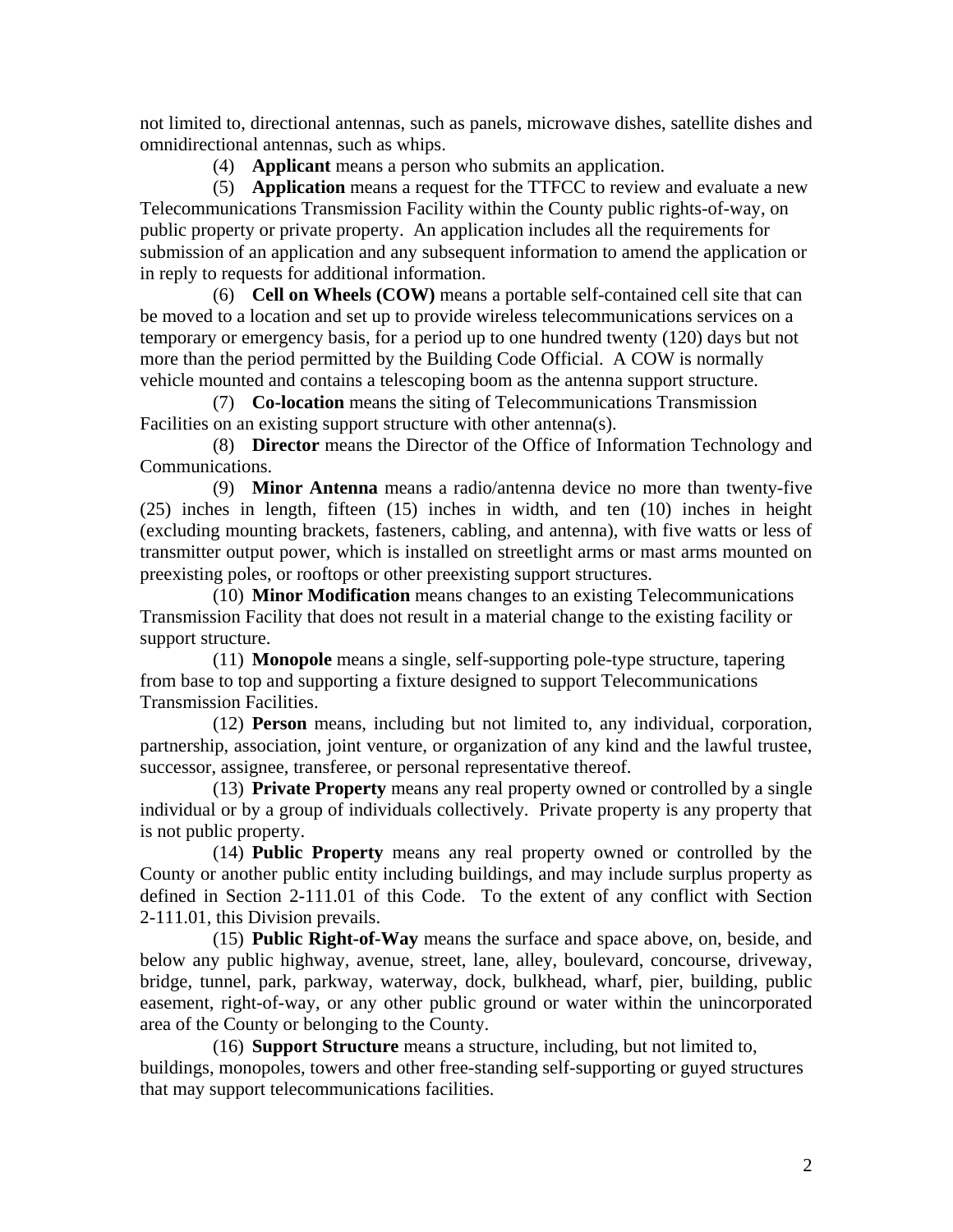(17) **Telecommunications** means the transmission, between or among points specified by the user, of information of the user's choosing without change in the form or content of the information as sent and received.

 (18) **Telecommunications Services** means the offering of telecommunications for a fee, by a person, which the person is authorized to provide under applicable Federal, State, and local law, regardless of the facilities used. It includes, without limitation, transmission by optical fiber, coaxial cable, wireless methods, or any other means, and includes, without limitation, voice, video, data, telephone service, cellular service, and personal communications services.

 (19) **Telecommunications System** means all or any part of a facility that occupies County property and/or public rights-of-way owned or controlled by the County and is used to provide one or more telecommunications services.

 (20) **Telecommunications Transmission Facility** means any antenna and/or support structure which is used to transmit or retransmit wireless voice, data, or image information, but shall not mean or include a Minor Antenna.

 (21) **Telecommunications Transmission Facility Coordinator** means the person designated by the County Executive for providing support services to the TTFCC.

 (22) **Tower** means a lattice-type structure, guyed or freestanding, that supports one or more antennas.

 (23) **Wireless Communication System** means all or any part of a facility that is licensed by the Federal Communications Commission under Title 47, Code of Federal Regulations, Parts 20, 22, 24, 90, or 101, and is located in whole or in part on public property and/or public rights-of-way and is used to provide one or more telecommunications services.

(CB-98-1998; CB-22-2001; CB-67-2008)

# **Sec. 5A-151. Applicability.**

 (a) The provisions of this Division shall apply to all telecommunications transmission systems either installed or under construction within the County as of the effective date of this Division or thereafter installed or constructed.

 (b) Failure of a person to file an application within the time specified shall be a violation of this Division and may result in the immediate revocation of any existing permits or licenses issued by the County allowing such person to occupy any public property and/or right-of-way in relation to the use, operation, or maintenance of a telecommunications system. Upon revocation of such permits or licenses for failure to file an application within the time specified, the County may order prompt removal of such facilities at the person's expense and seek other redress, both legal and equitable. (CB-98-1998; CB-67-2008; CB-67-2008)

# **Sec. 5A-152. Site leasing.**

 (a) The County may enter into leases for appropriate sites, antenna space on towers and other supporting structures, and accessory buildings on County property with telecommunications providers and radio users. Such leases shall contain reasonable provisions protecting the interests of the County. Such leases for telecommunications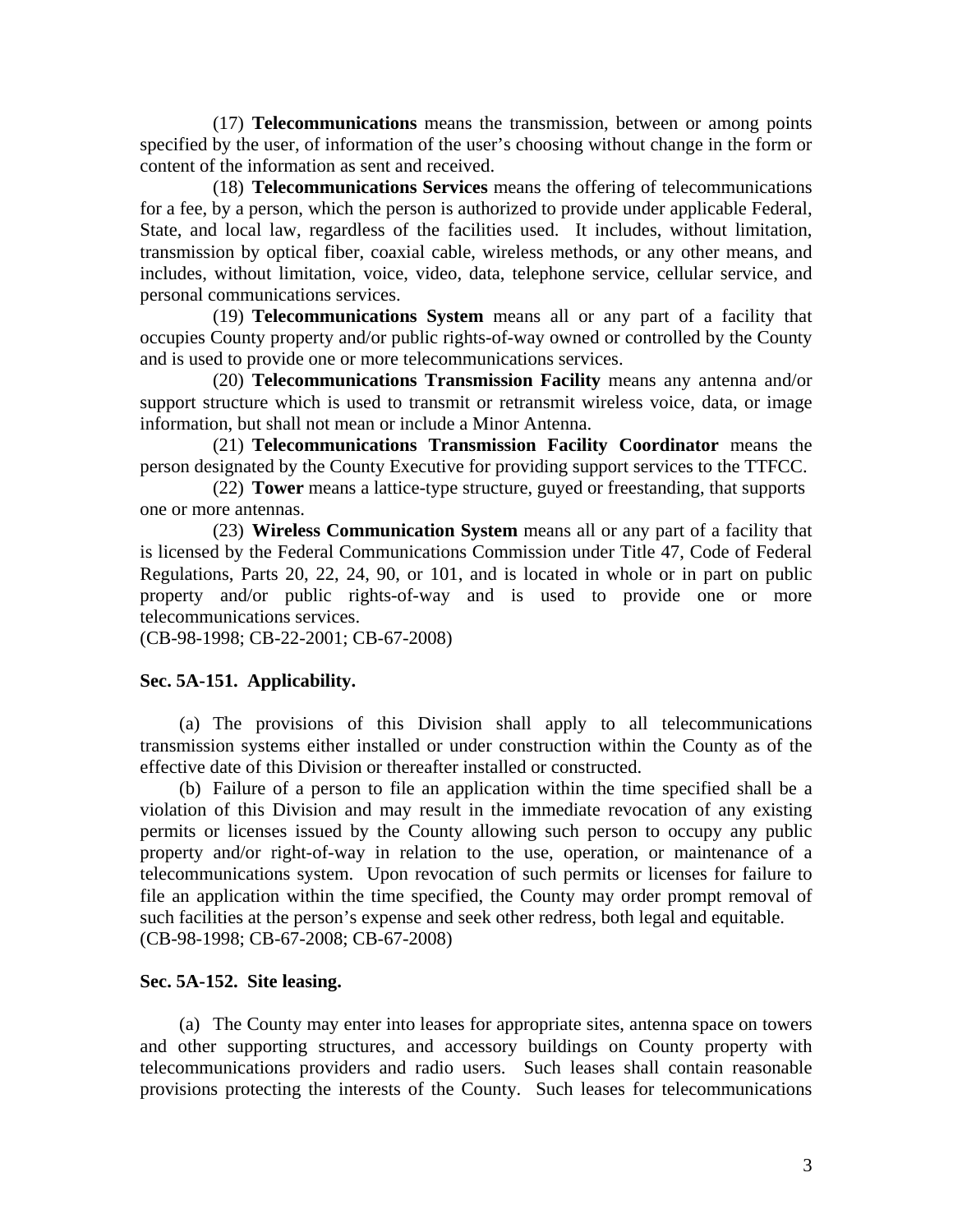transmission facilities shall comply with the provisions of Section 5A-165. To the extent that this Division conflicts with Section 2-111.01, this Division prevails.

 (b) A lessee pursuant to the provisions of this Division shall be responsible for obtaining, in a timely manner at its own expense, any required approvals for any antenna or antenna structure from the Federal Aviation Administration or the Federal Communications Commission, or the successors of either; any required zoning from the County; and any building and electrical permits and inspection from the County. On any antenna structure which is not occupied by a County-owned antenna already subject to the tower registration, lighting, and aeronautical painting requirements of the FAA or FCC, or the successors of either, the lessee shall be financially responsible for the tower registration, lighting, and aeronautical painting requirements applicable to its antenna and/or supporting structure.

 (c) Any lessee under a lease from the County for an antenna site that is in force on the effective date of this ordinance may continue to occupy such antenna site to the conclusion of the initial term of the lease but not any renewal or extension thereof, in accordance with the terms of such lease, provided, however, that such lessee may elect at any time to apply for a superseding lease under this ordinance.

 (d) A lessee pursuant to this Division may enter into sublease agreements with other telecommunications providers to co-locate telecommunications facilities on the lessee's site, provided that each sublease includes provisions, in a form acceptable to the County regarding liability and the payment of compensation, determined in accordance with Section 5A-165, from such sublessees. Any sublease granted by the lessee shall be expressly conditioned upon the continued existence of such a separate agreement with the County.

(CB-98-1998; CB-67-2008)

#### **Sec. 5A-153. Telecommunications Transmission Facility Coordinating Committee.**

 (a) The Telecommunications Transmission Facility Coordinating Committee shall consist of:

 (1) The Director of the Department of Environmental Resources or the Director's designee;

 (2) The Director of the Department of Public Works and Transportation or the Director's designee;

(3) The Planning Director or the Director's designee;

(4) The Superintendent of Schools or the Superintendent's designee;

 (5) The Director of the Office of Information Technology and Communications or the Director's designee; and

(6) The County Council Administrator or the Administrator's designee.

(b) The County Executive and County Council shall designate a

Telecommunications Transmission Facility Coordinator as an ex-officio, non voting member of the TTFCC.

 (c) The TTFCC Chair and Vice-Chair shall be elected from among and by the TTFCC membership.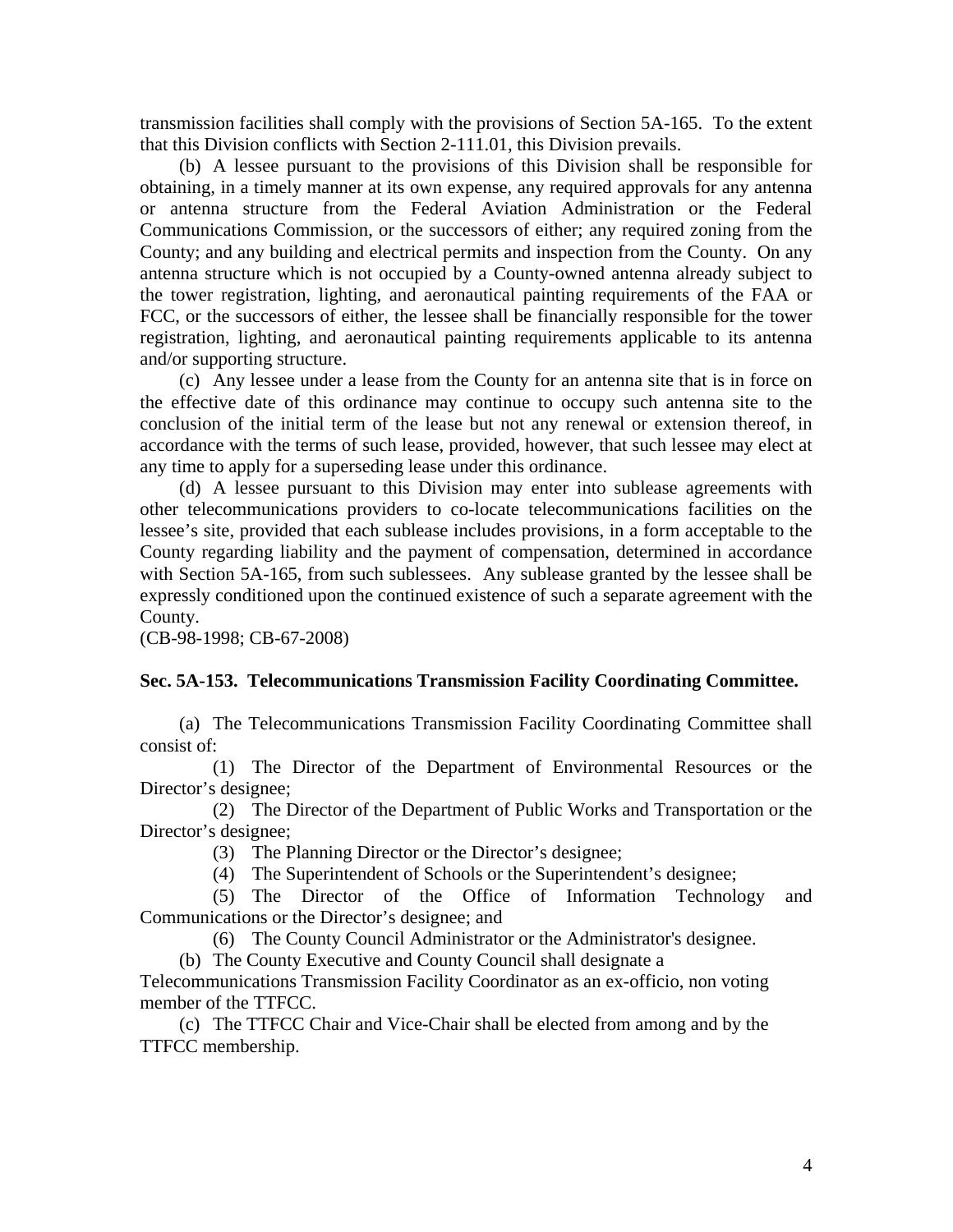(d) The Director shall make available to the Telecommunications Transmission Facility Coordinating Committee such services and facilities as are necessary for the proper performance of its duties.

(e) The Telecommunications Transmission Facility Coordinating Committee shall;

 (1) Serve as a central source of information and provide technical advice on the siting of telecommunications transmission facilities for the County, the Maryland National Capital Park and Planning Commission, the Board of Education and other public landowners, private landowners, licensed telecommunication carriers, and the general public;

 (2) Promote the appropriate and efficient location and co-location of telecommunications transmission facilities to minimize adverse impacts on other land uses in the County;

 (3) Evaluate the esthetic effects of locating multiple telecommunications transmission facilities in a single location or on a single structure;

 (4) Recommend alternative sites and techniques where appropriate to mitigate the visual impact of the proposed and alternative site and provide a copy of the recommendation to the Council member in whose district the telecommunications transmission facility is to be located;

 (5) Recommend provisions governing removal of the proposed telecommunications transmission facility at the end of its useful life, including the posting of a bond or other financial guarantee;

 (6) Facilitate public participation in the telecommunications transmission facility siting process; and

 (7) Report annually to the County Executive as requested on siting policy issues.

(f) The Telecommunications Transmission Facility Coordinator shall:

 (1) Prepare a master plan of existing and planned Telecommunications Transmission Facilities in the County;

 (2) Maintain a database of all applications reviewed by the TTFCC and those facilities proposed to be located in the County;

(3) Advise the County on telecommunications matters as requested;

 (4) Review the siting of each proposed Telecommunications Transmission Facility;

(5) Evaluate the technical rationale of the proposed locations; and

 (6) Evaluate alternative sites and techniques where appropriate to mitigate the visual impact of the proposed and alternative sites and report the findings to the TTFCC. (CB-98-1998; CB-22-2001; CB-2-2006; CB-34-2007; CB-67-2008)

# **Sec. 5A-154. Telecommunications transmission facility application fees.**

 (a) The applicant shall submit the following filing fees with the submission of each application:

 (1) Two Thousand Five Hundred Dollars (\$2,500.00) for an application to construct a new tower, monopole or support structure.

 (2) One Thousand Five Hundred Dollars (\$1,500.00) for an application to colocate on an existing Telecommunications Transmission Facility.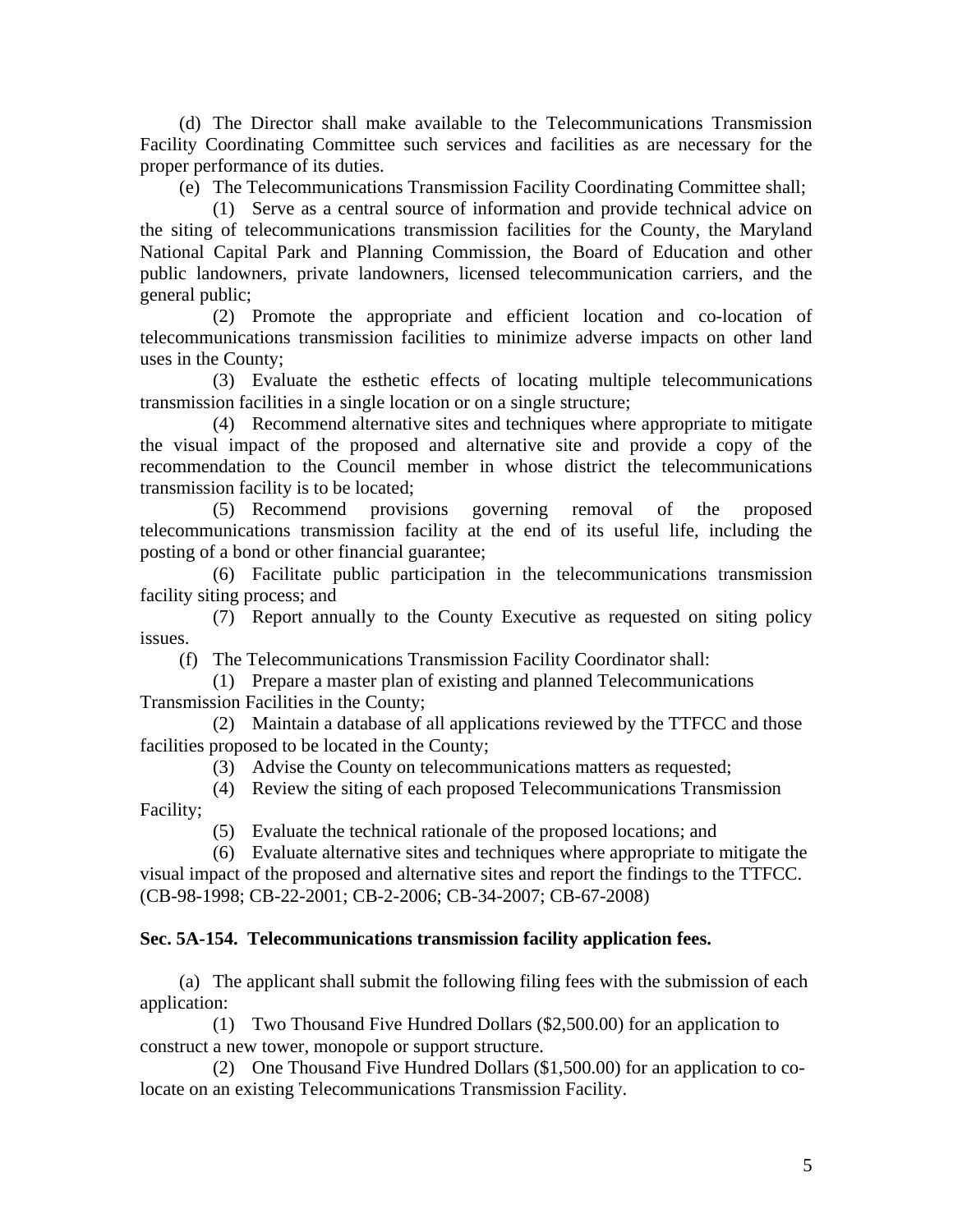(3) Five Hundred Dollars (\$500.00) for a Minor Modification.

 (4) Five Hundred Dollars (\$500.00) at the time of filing an annual plan update to the applicant's master plan.

 (5) Two Hundred Fifty Dollars (\$250.00) for modification or revision of the application and/or plans. The fee shall be a minimum of Two Hundred Fifty Dollars (\$250.00) unless an extensive application and plan review is required, then the fee shall be determined by the TTFCC Chair and sufficient to offset the cost of the additional plan review and services.

 (b) The application fee is in addition to any permit or other right-of-way charges required.

(CB-98-1998; CB-67-2008)

# **Sec. 5A-155. Telecommunications transmission facility inventory.**

 (a) Prior to August 1 of each year, each agency of the County and each agency which receives County funding shall submit to the Telecommunications Transmission Facility Coordinator its telecommunications transmission facility location plan. The plan shall identify the location of each existing telecommunication transmission facility and the proposed location of each facility to be constructed by or for such agency in the succeeding two years. The plan shall be updated whenever the actual or proposed location of a facility changes.

 (b) Prior to August 1 of each year, each owner of a telecommunications transmission facility in the County shall submit to the Telecommunications Transmission Facility Coordinator its telecommunication transmission facility location plan. The plan shall identify the location of each existing telecommunication transmission facility and the proposed location of each facility proposed to be constructed in the succeeding two years.

 (c) Before a recommendation may be granted to site a telecommunications transmission facility in the County, the Telecommunications Transmission Facility Coordinator shall draft a master plan of actual and proposed telecommunications transmission facilities in the County. The TTFCC Chair shall submit the master plan to the County Executive for advisory approval. The County Executive will transmit the master plan to the County Council for advisory approval only no later than October 1 of each year. The County Council shall have sixty (60) calendar days to review and comment. The months of August and December shall not be considered when calculating the sixty  $(60)$  day period. The County Council may provide any recommendation(s) to the proposed plan within the sixty (60) day period by submitting a letter to the TTFCC Chair. The master plan shall identify areas of the County where additional sites for telecommunications transmission facilities are anticipated to be needed to provide service for public and private uses. Notice of all changes to the plan shall be made as provided in this Subsection.

 (d) The TTFCC Chair shall submit the TTFCC Annual Report to the County Executive for approval. The County Executive will transmit the Annual Report to the County Council no later than May 1 of each year. The report shall inform the County Executive and the County Council of the activities of the TTFCC and recommend strategies for further improving the deployment of wireless services to the citizens.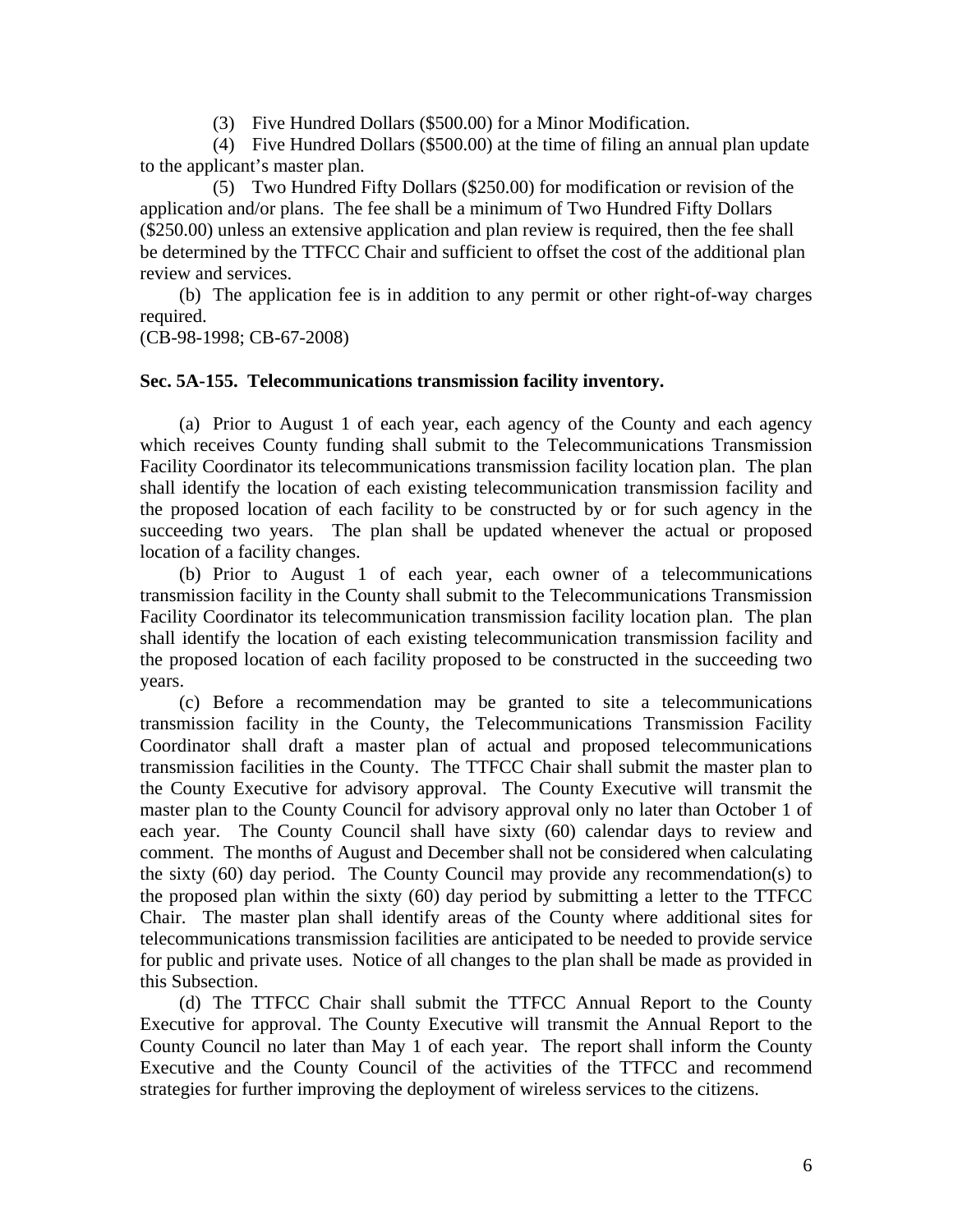#### (CB-98-1998; CB-2-2006; CB-67-2008)

### **Sec. 5A-156. Telecommunications transmission facility applications.**

 (a) Every applicant for a building permit or other permit for the erection of a telecommunications transmission facility shall submit to the Telecommunications Transmission Facility Coordinator a telecommunications transmission facility location plan or an amendment to an existing plan. The plan shall clearly identify the location of every existing telecommunications transmission facility and the proposed location of each facility to be constructed or located in accordance with the permit application.

 (b) Every applicant for a building permit or other permit for the erection of a telecommunications transmission facility shall submit to the Telecommunications Transmission Facility Coordinator a statement regarding whether the telecommunications transmission facility is proposed for location on an existing structure. If the application includes the construction or erection of a new supporting structure for the facility, the applicant shall provide a detailed statement describing the applicant's efforts to locate the proposed telecommunications transmission facility on an existing structure; a description of any potential alternate locations for the telecommunications transmission facility not requiring such construction or erection; and a brief explanation of the reasons why such sites were not selected.

 (c) The Telecommunications Transmission Facility Coordinator shall not disclose to any person any information in the plan which qualifies as confidential information under the Maryland Public Information Act.

 (d) Nothing in this provision shall exempt an applicant from any applicable zoning requirements or other requirements of law.

 (e) At least 30 days prior to the acceptance by the Telecommunications Transmission Facility Coordinating Committee of an application for a Telecommunications Transmission Facility for a new monopole, tower or pole for the support of an antenna (electronic, radio, television, transmitting, or receiving) every applicant shall send an informational mailing to all adjoining property owners, including owners whose property lie directly across a street, alley, or stream and to every municipality located within one mile of the new facility, to the County Council member of the District where the new facility is proposed and to all civic associations registered with the Maryland-National Capital Park and Planning Commission located within one mile of the new monopole, tower or pole for the support of an antenna. The parties will be notified by the informational mailing that they may request a briefing within 30 days of the mailing. An application that proposes to increase the height of an existing tower, monopole or pole is included as one that requires notification required in this Section.

 (f) Every applicant and the TTFCC Chair or Chair's designee shall meet and brief the above mentioned parties if requested by these parties within 30 days of the date of sending the informational mailing. The requested meeting and briefing must occur prior to the recommendation of the new facility by the Telecommunications Transmission Facility Coordinating Committee.

 (g) All applications shall be reviewed in an efficient and timely manner, with a goal of making a TTFCC recommendation within 60 days after a complete application is submitted to the Telecommunications Transmission Facility Coordinator.